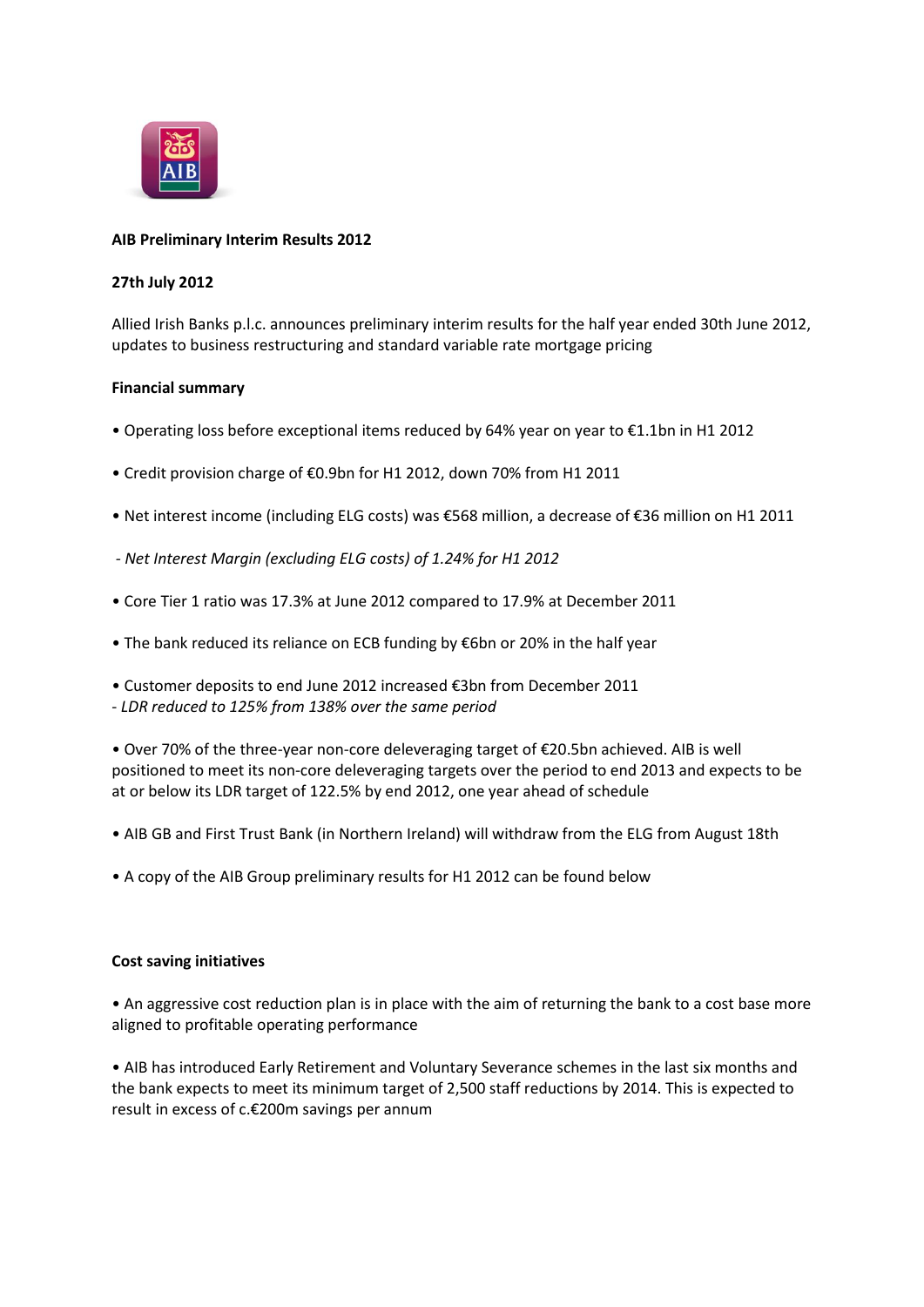• The bank is implementing changes to staff pay and benefits, including pay cuts at senior levels, a proposed continuation of the pay freeze for other staff and the ending of other benefits resulting in annual savings in excess of €30m

• AIB is changing its pension model which will see the transfer of all employees who are current members of a defined benefit pension scheme to a defined contribution pension scheme. This move will not only de-risk the overall pension scheme for staff but will also see a reduction in future pension benefit contributions by the bank

• The bank is reviewing the potential for outsourcing opportunities and is targeting a reduction in all variable expenditure including the use of external parties

### **Branch network:**

• As part of the wider cost reduction programme and integration of branch and direct channels, AIB is in the process of restructuring its physical network. This comprehensive review identified that population changes, changing customer banking usage and improvements in technology, have led to a fall in demand for traditional branch services

• As a result, the bank is today announcing that 45 sub office closures and six branch amalgamations will take place from October in the Republic of Ireland. There will also be a further 16 branch closures during 2013 in ROI

• Many of the locations being closed operate on reduced days and hours, and typically carry out on average 20% of the transaction volumes of other AIB branches

• These closures will not result in any compulsory job losses at AIB, as staff will be facilitated with employment in other branch locations

• AIB is announcing details of an enhanced agreement with An Post, which enables An Post outlets in the vicinity of closing locations to provide additional banking services to customers impacted by today's announcement. In addition, AIB will also provide mobile bank services across eight counties. These measures will ensure that customers can continue to access bank services locally

#### *An Post:*

• AIB banking services have been available in more than 1,100 An Post outlets nationwide for the past 10 years. This arrangement will now be expanded to allow customers in the vicinity of closure locations to lodge cheques in addition to lodging and withdrawing cash using AIB Debit/ATM cards and to make payments to AIB Credit Card accounts six days a week

#### *AIB Mobile Bank*

• AIB will launch four mobile banks which will cover 31 rural locations in eight counties. AIB Mobile Banks will visit eight new locations throughout rural areas of Ireland and will offer services such as cash, coin and cheque lodgements, cash withdrawals, bill payment and a foreign exchange order /collection service

• Increasingly, customers have been moving away from traditional methods of banking with a large increase in the use of phone and online banking. Nine out of ten transactions are now conducted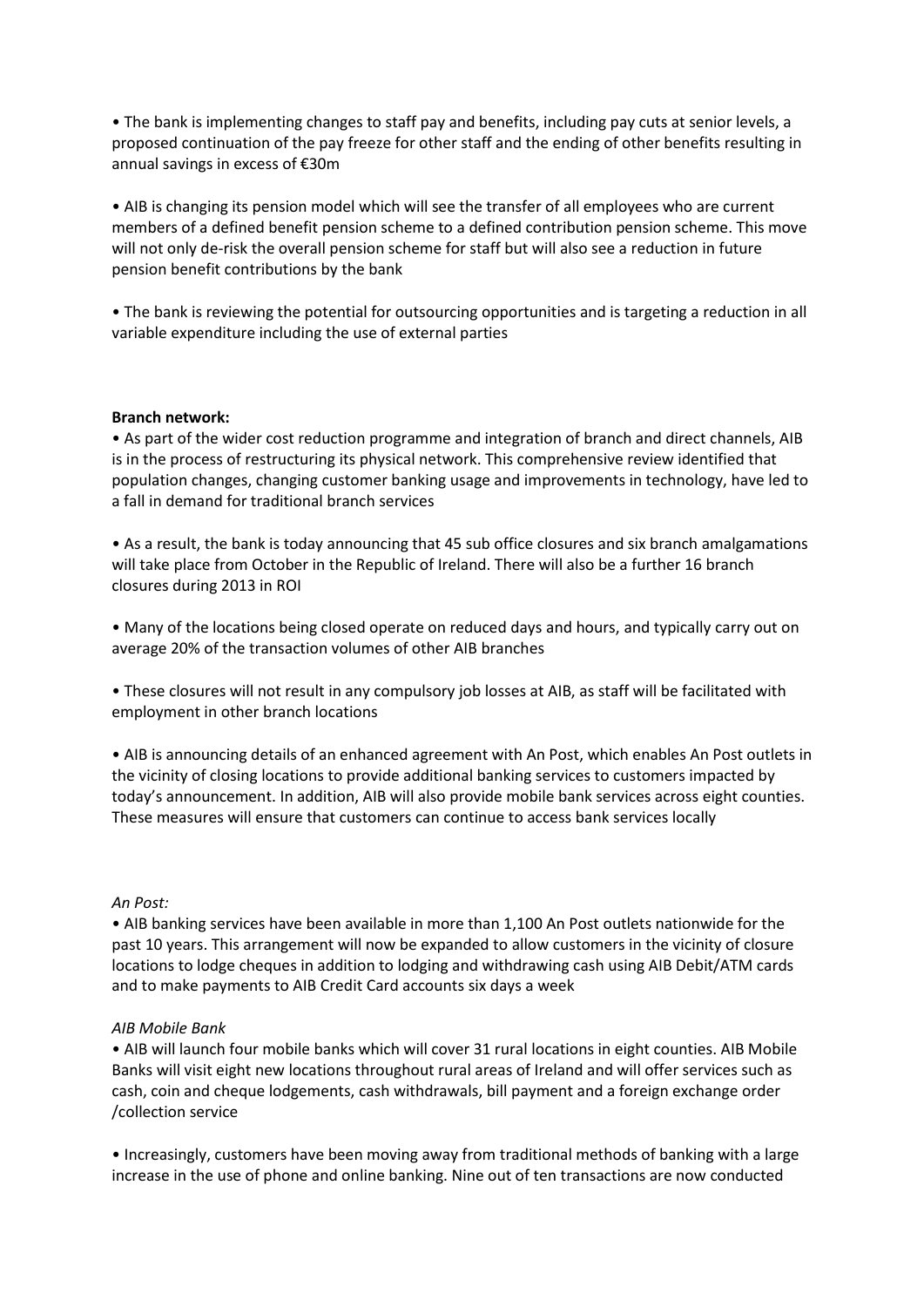away from branch counters; more than 750,000 customers are now actively using Phone & Internet and AIB Mobile Banking; of which 215,000 customers are using AIB Mobile Banking

• Following these branch closures, AIB will continue to have the largest distribution reach of any bank in Ireland through the combination of its 200 branches, and the provision of banking services through An Post and the AIB Mobile Banks

• In addition AIB is also announcing that four sub-offices and one branch in the First Trust network in Northern Ireland will close later this year. This move will not result in any compulsory job losses, as staff will be facilitated with employment in other branch locations

# **SME support**

• Demand for new credit remains subdued as evident in the recently released Mazars lending survey

• AIB exceeded its SME lending target of €3bn in 2011 and is 17% ahead of its year to date target of €3.5bn for 2012

• Formal applications from customers improve accessibility to credit and year to date AIB has sanctioned 92% of formal applications

• Heightened awareness of AIB SME and Credit Review Appeals processes evident in increased number of appeals. However the number of appeals is immaterial relative to the number of applications (less than 1%)

*- For those denied credit a process of internal and external appeals exists*

• To stimulate credit demand, over €400m in dedicated funds have been launched to stimulate new lending, in addition to normal lending products. These are the Job Creation Loan Fund, Agri Investment Prorgramme and AIB's Northern Ireland SME fund. The acceptance rate on decisioned applications for these funds is 87%

• 101 customer seminars held to date with 4,400 participants

• A further 2,500 customers identified for business coaching programme for SMEs

• For SME customers in difficulty there are c.1,000 specialist staff in 40 locations around the country helping business customers

### **Mortgages**

AIB has committed to providing new mortgage lending of at least €1bn in 2012 and is on target to deliver that with:

• The level of sanctions, both by number and value at June 2012 up 70% year on year

- Levels of approvals (including Sanctions in Principle) currently 70% of applications
- AIB estimates its market share of drawdowns year to date is in excess of 40%

• First time buyers currently comprise c.50% of drawdowns

# *Standard Variable Rates:*

• AIB currently has the lowest Standard Variable Rate (SVR) in the Irish mortgage market. Based on current available market data the average SVR in the Irish market, excluding AIB is c.4.3%. According to available market data for major banks in the UK the average SVR is c.4.1%. AIB's current owner occupier rate is 3.0% and the bank has had the lowest rate in the Irish market since the start of 2009

• AIB is committed to participating in the mortgage market for long term viability reasons. However, it must do so at an appropriate economic return in order to sustain its participation. AIB's current pricing levels are uneconomic relative to the bank's cost of funds and as previously indicated, AIB's mortgage portfolios, including the SVR portfolio are loss making. AIB is therefore increasing its SVR by 0.5%, effective from the week of the 3rd of September 2012

• Following this increase AIB will continue to have the lowest SVR in the Irish domestic market. This